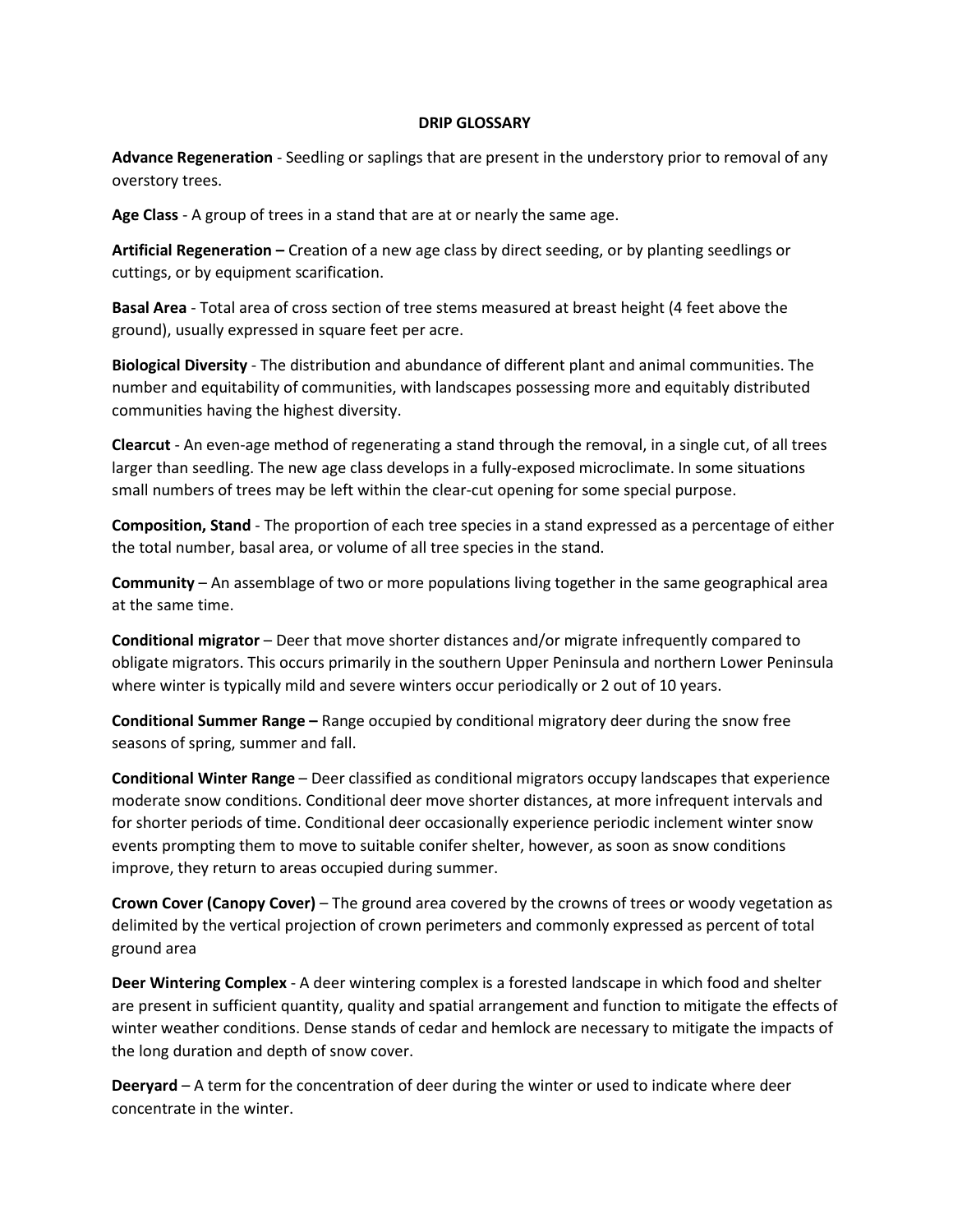**Drip line** – The outermost branches of trees from which water drips onto the ground.

**Ecosystem –** The natural assemblage of plant and animal populations and unique set of physical conditions under which they exist.

**Environment** - All the conditions, circumstances, and influences surrounding, and affecting the development of, an organism or group of organisms.

**Even-aged Stand -** A stand of trees containing a single age class in which the range of tree ages is usually less than 20 percent of the total trees in the stand.

**Featured Species** – Wildlife species whose habitat requirements guide wildlife management emphasis.

**Functional Shelter** - Conifer stands with at least 70% canopy closure and tree heights greater than 30 feet. These thresholds for canopy closure and height ensure the stand is effective at intercepting snow, resulting in decreased snow depths and increased mobility for deer to access food and avoid predators.

**Group Selection -** A method of regenerating uneven-aged stand in which trees are removed, and new age classes are established, in small groups. The maximum width of the group is approximately twice the height of the mature trees, with these small opening providing micro-environments suitable to regenerate shade intolerant tree species (requiring direct sunlight for growth). The areas are generally less than one-quarter acre in size.

**Habitat** - The specific combination of food, shelter, space and water that is required to accommodate a species.

**Hardwood Stand** - Any forest stand in which the number of stems, basal area or volume consists primarily of broad-leaf tree species.

**Landscape** - An area composed of interacting ecosystems that are repeated because of geology, land form, soils, climate, biota and human influences throughout the area. Landscapes are generally of a size, shape and pattern which is determined by interacting ecosystems.

**Mast (hard and soft)** – Hard mast consists of acorns, hickory, beechnuts and hazelnuts. Thay have a hard outer coating. Soft mast, represented by plants producing fruit with soft outer coatings such as raspberries, blueberries and thimbleberries.

**Natural Regeneration** - A stand of trees created from natural seeding, sprouting, suckering, or layering.

**Obligate migrator** - Deer are obligated to vacate their summer range and migrate to suitable winter shelter areas called Deer Wintering Complexes. This occurs in the northern Upper Peninsula where winters are consistently severe.

**Obligate Summer Range -** The range occupied by obligate migratory deer during the snow free seasons of spring, summer and fall. Deer vacate these areas during winter and migrate to suitably sheltered areas to spend the winter. Deer return when snow conditions moderate, allowing them to return to range occupied during spring, summer and fall. Approximately 70% of the UP is obligate summer range..

**Obligate Winter Range** - Obligate migratory deer vacate ranges they occupy during the snow-free seasons (summer range) and migrate to winter ranges that are suitable for mitigating the impact of 75+ days of 12 or more inches of snow. Obligate winter range represents approximately 17% of the UP.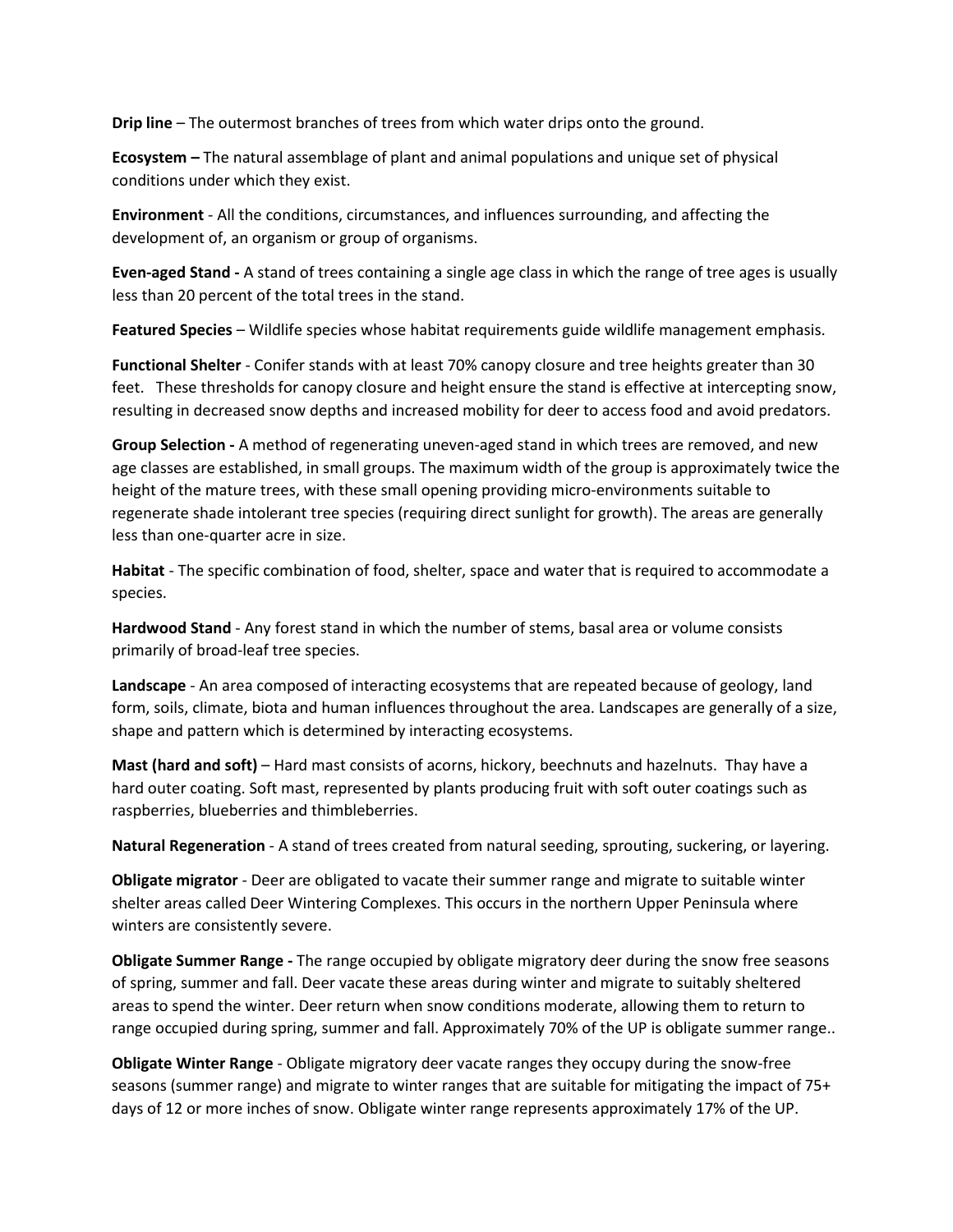**Overstory Removal** - The cutting of trees comprising an upper canopy layer in order to release trees or other vegetation in an understory.

**Partial Cutting** - The removal of a specific segment or component of a stand in a single operation, later followed by a series of operations which remove other components until a specific goal is attained.

**Prescriptions –** The written instructions by a forester for the preparation and administration of a resource management practice.

**Public Trust** – Natural and cultural resources that are owned, protected and maintained by the government for public use.

**Primary Shelter Species** - Cedar and hemlock trees provide the best functional shelter as they intercept larger amounts of snow than other conifers. These species also are a favored winter food source which makes them difficult to regenerate and recruit back into the stand canopy.

**Recruitment** – Usually means juvenile organisms surviving to breeding age.

**Regeneration (reproduction) Method** - A cutting method by which a new age class is created. The major methods are clear cutting, seed tree, shelterwood, selection, and coppice.

**Resident or Non-migratory Deer** - Deer that stay within their summer range during the winter. This behavior response may occur anywhere in the state but the majority of deer in the southern Lower Peninsula are in this category.

**Residual Stand** - The total of all trees remaining in a stand following a silvicultural practice or natural disturbance.

**Riparian Zone -** The area influenced by the presence of a concentration of water. The banks of streams, lakes or marshes. The size of the area is influenced by hydrology

**Rotation** – The planned number of years between the regeneration of a forest stand and its eventual harvest.

**Sapling** - A tree, usually young, that is larger than a seedling but smaller than a pole, generally between 1" and 5" in diameter.

**Secondary Shelter Species** - White spruce, balsam fir and white pine are secondary shelter species. They intercept less snow than cedar and hemlock but contribute to functional shelter especially when mixed with cedar and hemlock trees. In high density stands composed of these tree species, they provide suitable winter shelter on conditional deer winter range during most years. These forest types also provide feeding corridors through hardwood stands and shelter during periods of lower snow depth.

**Seed Tree Method** – An even-aged regeneration method in which a new age class develops from seedling that germinate in fully exposed micro-environments after removal of all the previous stand except a small number of trees left to provide seed and shade. Seed trees are removed after regeneration is established.

**Shade Intolerant -** Any tree species whose seedling are incapable of sustained development in low light.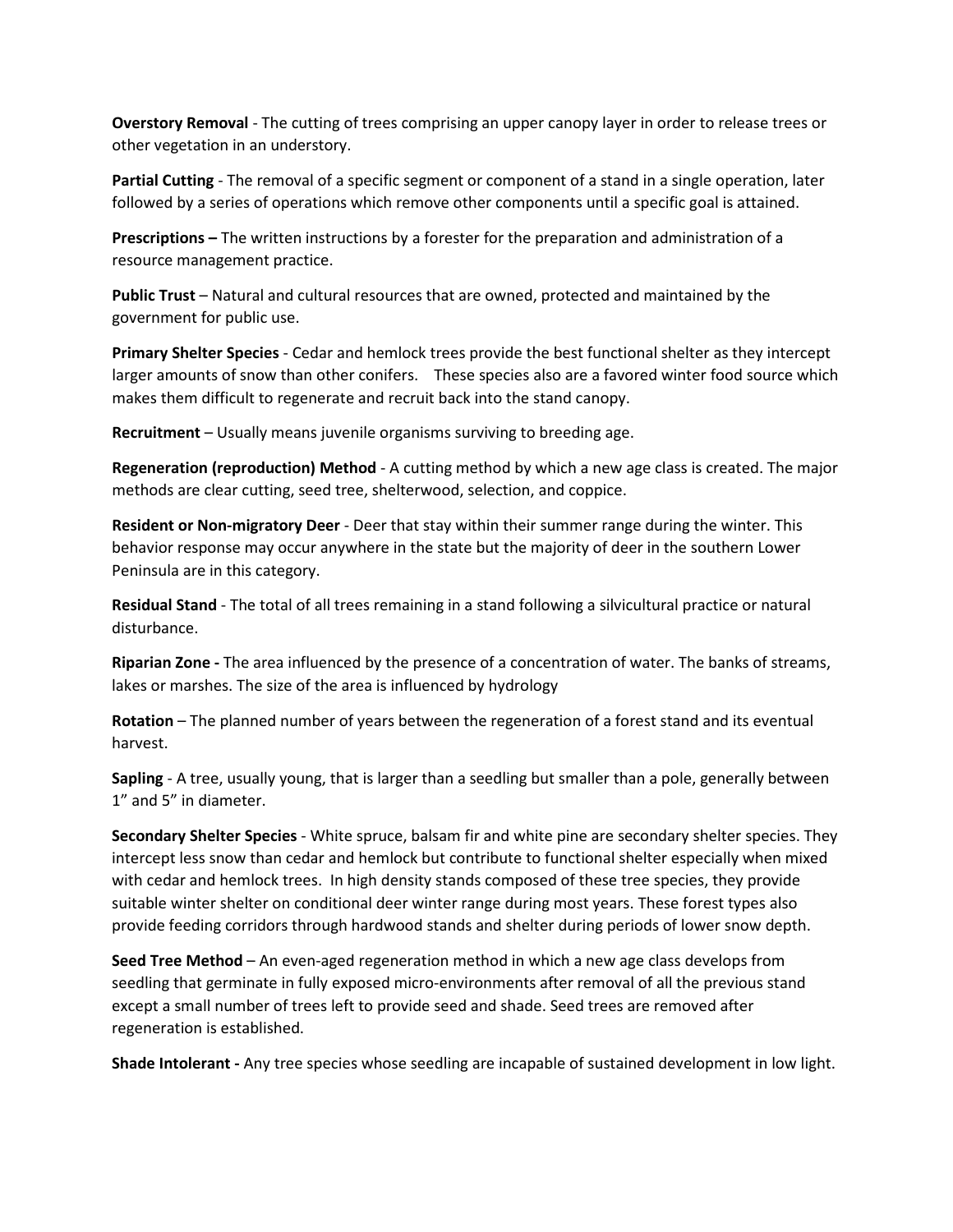**Shade Tolerant** – Plants that are more competitive in shaded environments through selection for low light conditions and they also tend to have lower photosynthetic rates and hence grow slowly in all environments.

**Shelter (primary)** - Primary shelter consists of suitable densities (> 70 % canopy closure) of eastern hemlock and northern white cedar stands that are over 30 feet in height. Hemlock and cedar grow in high densities and their growth forms intercept a high percentage of snow plus they are readily browsed by deer for winter food. Due to the frequency of extreme snow conditions, primary shelter is necessary for obligate deer to survive winter.

**Shelter (secondary)** - Secondary shelter consists of natural stands of balsam fir, white spruce, white pine and mixed stands containing these and other conifer. Trees must be at least 30 feet in height and possess a minimum of 50% canopy closure. Secondary shelter is adequate on conditional deer range but is not suitable for obligate deer winter range. Encouraging secondary shelter species in stands or clumps within DWCs helps to improve mobility of deer as secondary species intercept snow and reduces the amount of energy to forage for food.

**Shelter (Tertiary)** - Hardwood and conifer trees plus shrubs that provide suitable winter protection from snow and wind, or during summer, relief from direct sunlight and elevated temperatures.

**Shelterwood** - A method of regenerating an even-aged stand in which a new age class develops beneath the partially-shaded micro-environment provided by the residual trees. In one or more succeeding harvests the residual stand is usually removed to fully release the established regeneration.

**Shelterwood (with Reserves or Irregular) –** Maintaining a higher stocking of residual trees, and for a longer period of time, compared to a normal shelterwood regeneration harvest rotation**.** 

**Single Tree Selection** – A method of creating new age classes in uneven-aged stands in which individual trees of all size classes are removed more or less uniformly throughout the stand to achieve desired stand structural or compositional characteristics.

**Species Diversity** - The number, variety and equitability of life forms associated with an area. Often used as an indicator of the health of an ecosystem.

**Spruce Budworm** – An insect causing defoliation and possible death of mature spruce and especially balsam fir trees. Major outbreaks occur every 70 – 100 years.

**Stand** - A contiguous group of trees sufficiently uniform in age, composition, and structure, and growing on a site of sufficiently uniform quality, to be a distinguishable unit.

**Mixed Stand** – A stand in which there is a mixture of species.

**Pure Stand** – A stand composed of essentially a single species.

**Stratified Mixture** – A stand in which different species occupy different strata of the total crown canopy.

**Succession (Ecological)** - A process of community development that involves changes in species structure and community processes over time.